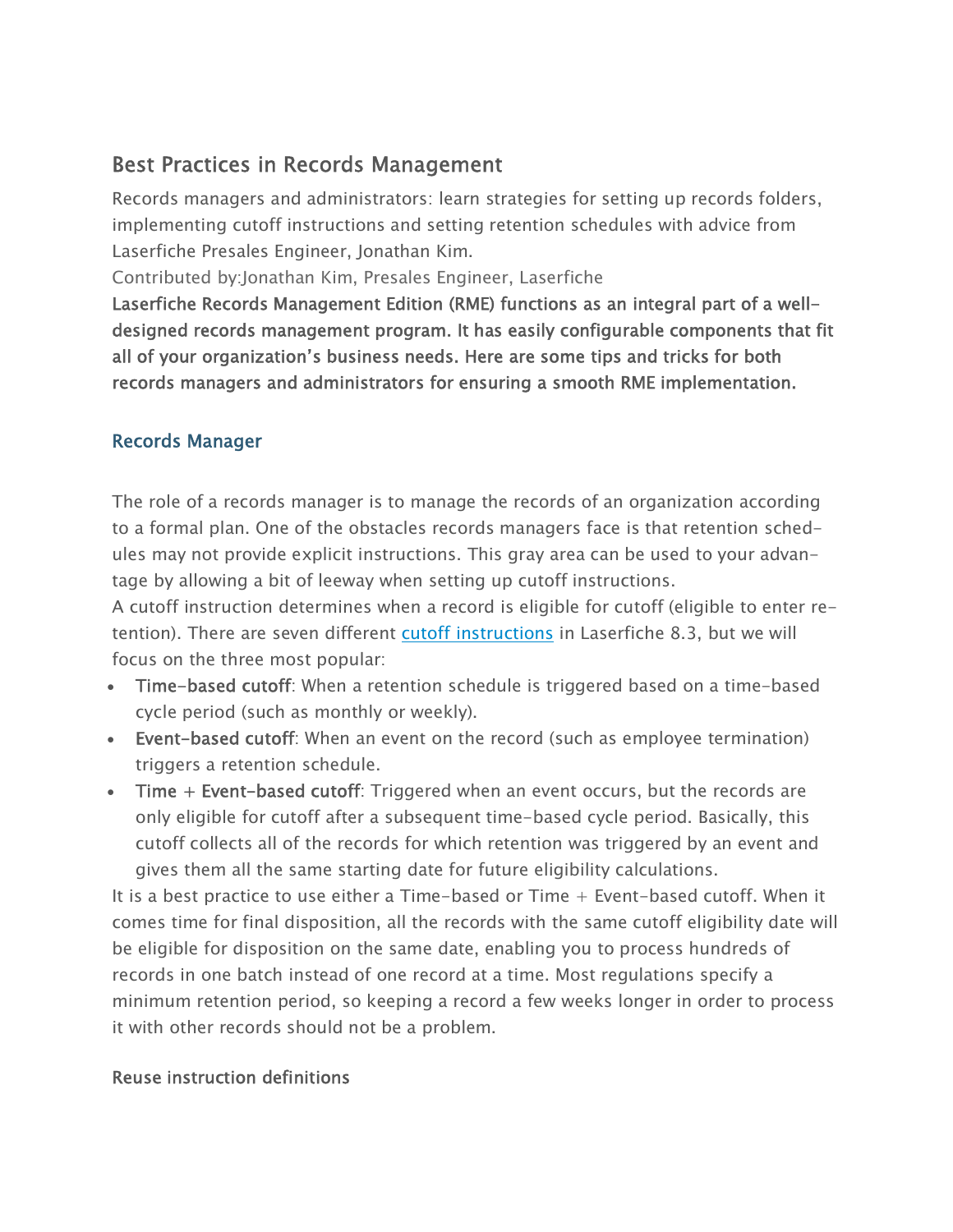Many records management instruction definitions are similar. For example, there is usually a standardized archive location, general standard retention times for basic handling and so on. Creating generic cutoff, retention and disposition instructions allows you to reuse them across record types and keep the number of unique instructions to pick from to a minimum, making records management much more efficient.

For example, let's use the following physical retention schedule for a university and convert it to RME.

| Code       | <b>Records</b>                                                      | <b>Retention</b>                                                                               |
|------------|---------------------------------------------------------------------|------------------------------------------------------------------------------------------------|
| $24-10a$   | Admission. Applicants who are offered a<br>place, but do not attend | Retain current academic year + 1 year,<br>then destroy                                         |
| $24-10b$   | Admission. Applicants who are offered a<br>place, accept and enroll | Retain for 6 years after graduation or<br>withdrawal. Then accession to<br>"Academic Registry" |
| $28 - 32b$ | <b>Unit Evaluation Reports</b>                                      | Retain 3 years after current academic<br>year is complete, then destroy                        |
| $10-16c$   | <b>Academic Appeals</b>                                             | Retain 6 years after last action, then<br>accession to "Academic Registry"                     |
| $10-17a$   | Complaints                                                          | After last action, retain 3 years then<br>destroy                                              |

The easiest way to do this is to reuse some of the elements. The color-coded items are the ones that we can group together.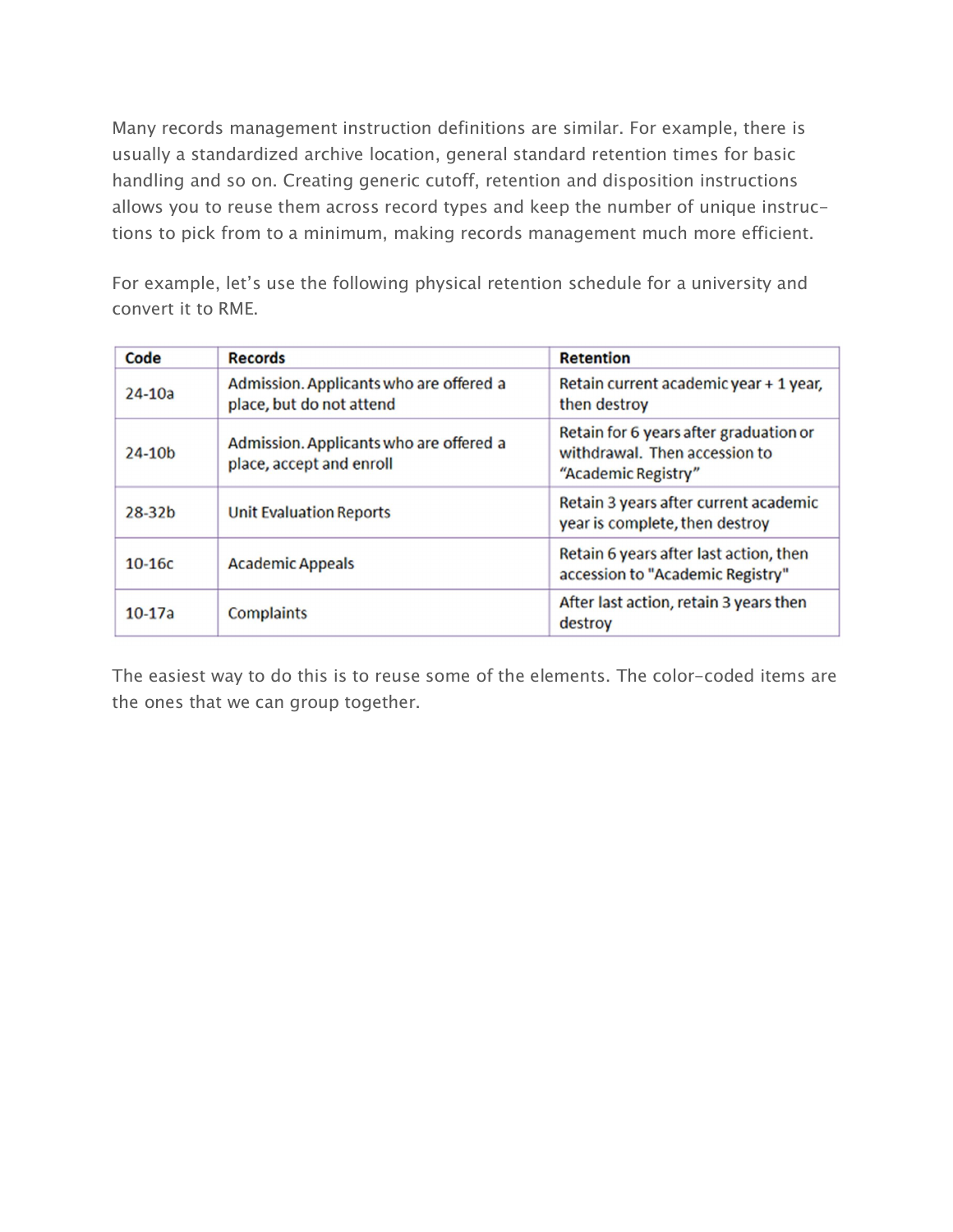## **Retention**

Retain current academic year + 1 year, then destroy

Retain for 6 years after graduation or withdrawal. Then accession to "Academic Registry"

Retain 3 years after current academic year is complete, then destroy

Retain 6 years after last action, then accession to "Academic Registry"

After last action, retain 3 years then destroy

From this we can create two different cutoff instructions:

- Time-based: Academic Year.
- Time + Event-based: An event + Academic Year. We can also create three retention schedules:
- 1 year, then destroy.
- 6 years, then accession to "Academic Registry".
- 3 years, then destroy.

#### Laserfiche Administrator

The Laserfiche administrator's role involves creating, configuring, securing and maintaining the enterprise content management system. Here are some suggestions to make this system easy to maintain, from a records perspective:

 Determine which documents are records. Not every document is considered a record, so not every document needs to be stored in a records folder.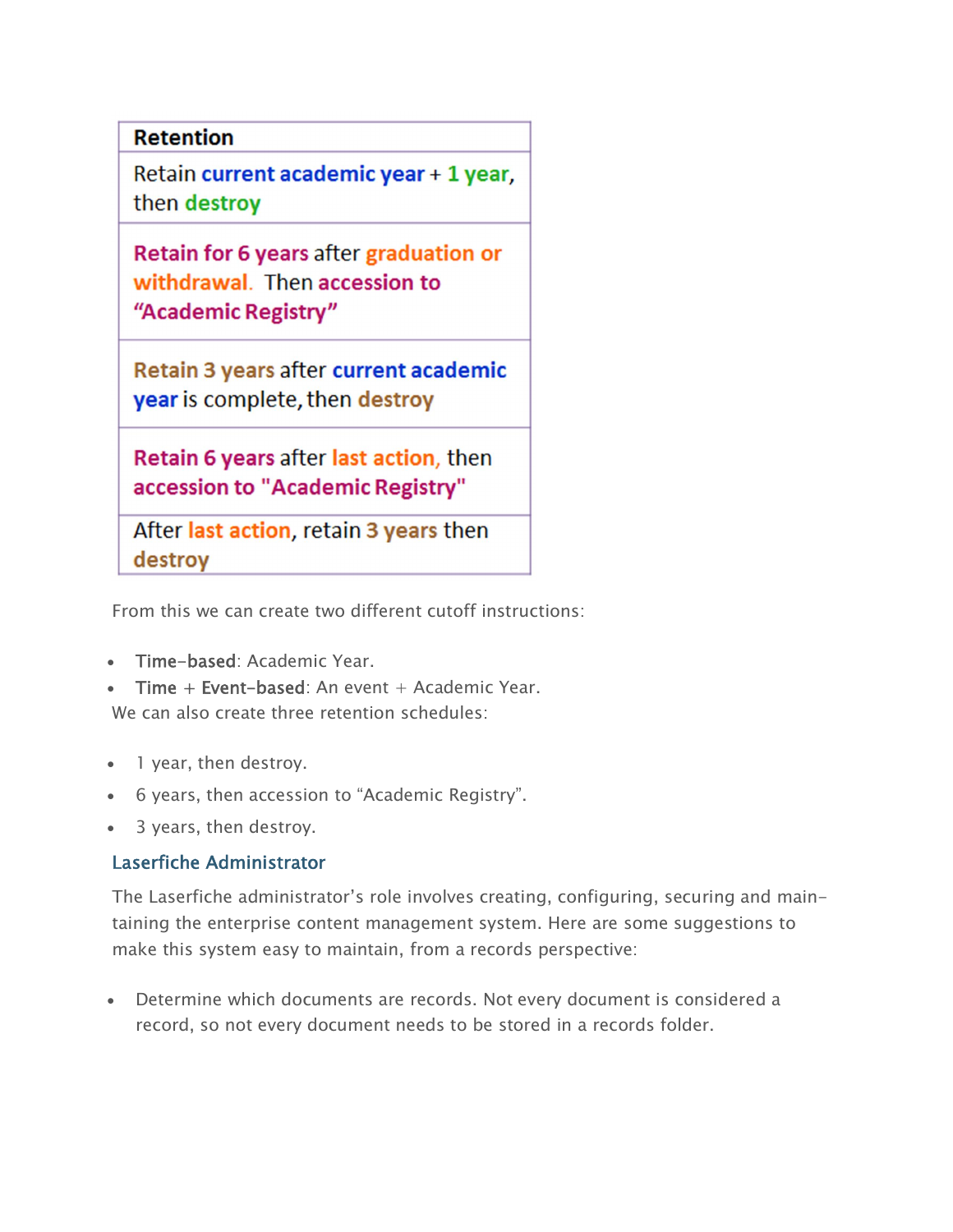Organize your records series on a broad level, such as by department or by content type and year, and the records folders at a more specific level, such as by month or employee name.



In addition to making your records retention easier to apply, organizing your records in this way imposes a limit on how many records can be stored in a particular folder. For example, there is a limited number of records that can be stored in the folder corresponding to the month of May in the year 2011. This will prevent your system from infinite growth, which could negatively affect performance.

- Use Laserfiche Workflow to route your records to the correct storage location in the Laserfiche repository based on either the field values Laserfiche Quick Fields extracts from them or the field values a user manually enters during scanning. This alleviates users from having to remember where different types of documents are stored in Laserfiche. It also saves the records manager from having to manually store each document themselves. Simply configure Laserfiche Workflow to start when you update one of your metadata fields and it will automatically name and store your records for you.
- Implement transparent records management (TRM). TRM allows records managers and general users to have their own repository views and still have access to the same content.